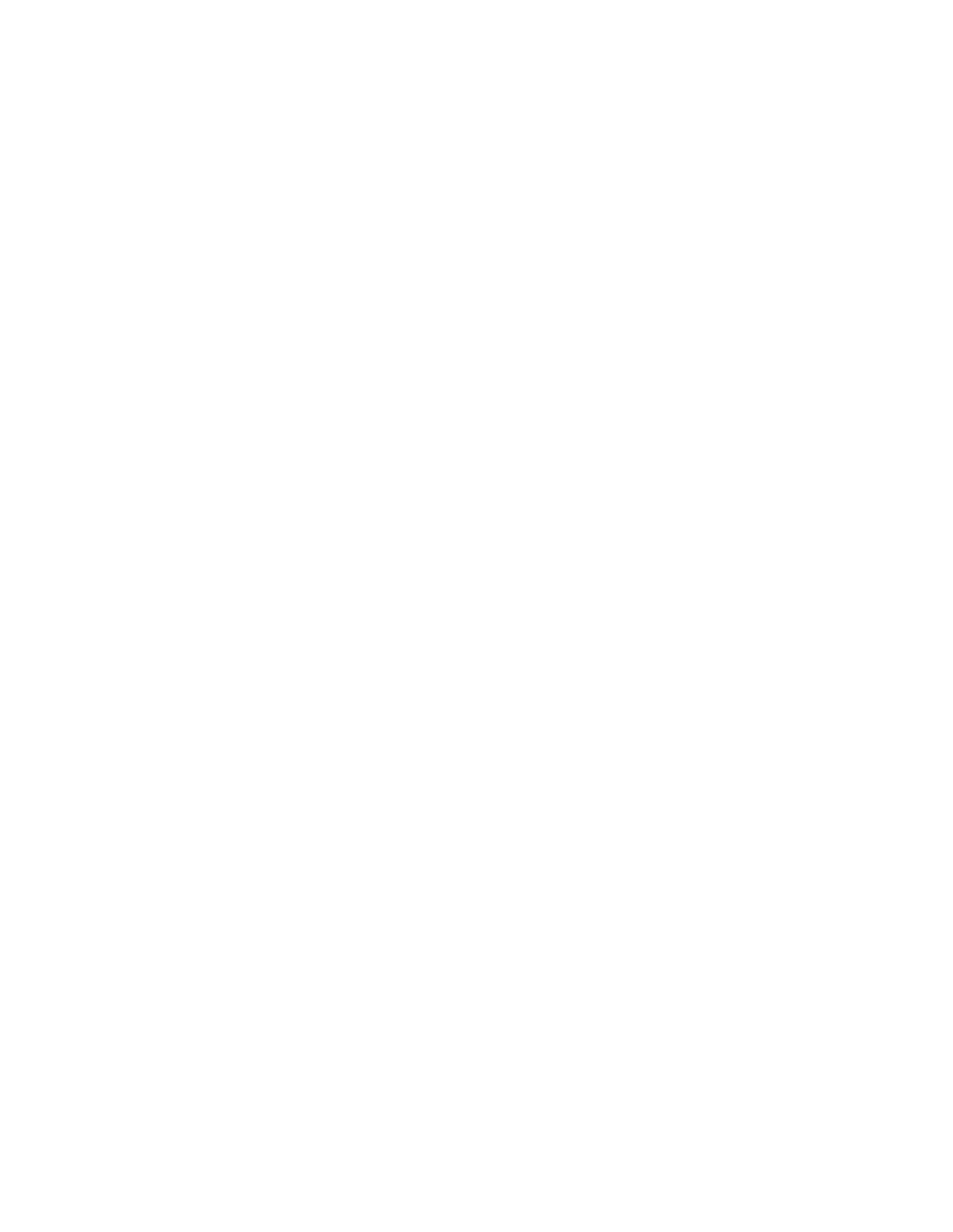I believe Nerium should be investigated as a pyramid scheme. I joined the company as a favor to a relative who is trying to build up her Nerium business. was directed to(b)(6) in Kentucky for a welcome call. The purpose of the call was to explain to me how the company works and what is expected of me. I knew Nerium was a Multi-Level Marketing company and I also suspected it was a pyramid scheme; however, after my welcome call with (b)(6) I am convinced Nerium is a pyramid scheme. Not once did(b)(6) mention the skin care products they sell, only that she has earned a Lexus and a 6 figure salary, and her mother, who is also in the business, just received her first \$100,000.00 bonus check. At the very least, I am expected to sign up 3 people, the goal of course, is to recruit as many people as possible, with expectations that everyone I recruit also recruits as many people as possible. I am required to have my credit card number on file with Nerium so that they can bill me for product that will be shipped to me a monthly basis. The product may or may not work. hadn't even tried the product at the time I spoke with (b)(6), she informed me that it didn't matter, because I am on my way to a Lexus and a 6 figure salary, just like her. The final nail in the coffin for me was when I queired (b)(6) about what happens if I decide to stop paying for auto shipments of the product, she said that any commissions generated by brand partners in my down-line will skip over me and go to the brand partners in my up-line. Finally, at the end of the welcome call (b)(6) mentioned to me that Nerium has just partnered with Princeton University to market a brain enhancement supplement; however, after researching this, I discovered that was a misrepresentation. In actuality, Nerium has partnered with Signum Biosciences, which a company founded by Jeffery Stock, a professor at Princeton. If you look on-line, you will see the exact same claim from multiple Nerium representatives.

CFPB Issue Type: General issues | --- What Happened: The company Nerium Int 4004 Beltune R. Phone 855-463-7486 TexasIs a company that I invested in \$1,089.00 for a face product with the special they ran 20 bottles. I only got 8 bottles and they also said training material. I called & they hung up on me. I filled a compliant to Union bank, as you can see in the letter from the bank but they never got in touch me me. The account could be under (b)(6), but I paid for the product.P.S. When I received the box of 8 lotion there was no packing slip. --- Have contacted: CC Issuer, CFPB

MAIL: The consumer's letter was forwarded by US Securities and Exchange Commission. Consumer believes that Nerium International LLC may be involved in a pyramid scheme. The company sells an anti aging cream called Nerium. Consumer reports that the owner supposedly been involved with similar marketing pyramid scheme ventures and wanted to know if SEC is currently investigating this company.

Hello, my name is(b)(6). I am a pharmacist in Oklahoma. I am concerned by some advertising going on in a company called Nerium. They are advertising a supplement on social media they call EHT. They are making claims that it increases focus, boosts the immune system, protects neuronal networking, stronger cognitive function and brain health, and more. Since it is a supplement they should not be allowed to make such claims as they are not fda approved or undergone any testing. My grandfather has Alzheimers disease and I would hate to see people like him taken advantage of because of these claims. Thank you for your time. I can include links to the media if necessary. I would like my name to not be involved in the complaint. Thanks

Nerium International presents and earning opportunity that is only possible for less than 1% of distributors. They collect credit cards and auto bill them claiming this as revenue or product sold. They also claim the product they give away as free as revenue. The top earners all have special deals or contracts / they never did the work that they claim needs to be done to make the money they earn. Top earner Mark.O.Smith came from prepaid legal. The majority of the National Marketing Directors came under contract deals. Company 'founders' have downlines but work in HQ creating incentives that only benefit themselves not the poor victems that are conned into this false opportunity. They recently 'gave away' 17 million in cash to the field to 'buy off' top leaders to keep this racket alive. They claim their skincare night cream is lauded in '3rd party' tools but Nerium publishes & creates these false magazines. Jeff Olsen co-founder of Nerium is also a silent partner with the company that produces the '3rd party tools' that are bogus. Nerium night cream was only tested on 10 people and the new supplement "EHT" was never tested in people. I fear Nerium is the test guinea pig for this mind supplement. They push the limit claiming ties to princeton university. They claim they are the fastest growing skincare company in the US- their sales are negative year over year but they are claiming to be a 'Billion \$' company - they're simply adding all the product they've produced. To keep the appearence of growth they are scrambling to open Korea & Japan --leap frogging around the globe padding their personal checking accounts at the expense of innocent gullible consumers. Dennis Windsor is the conman behind the scenes. He directly makes deals and buys & pays for downlines. Mark.O.Smith is the front/face of the field/ he leverages his navy background to earn trust quickly. He very smooth and believable but Jeff Olsen 'bought' him. Jeff Dahl is the home office CEO and covers up for Mark Smith, Dennis Windsor and Jeff Olsen. This is an earning opportunity but only for the family and founders and the ones in the home office that are called Chiefs. They all protect each other cover up to project a "real" business real science and real results -- the night gimmick is the fact that there is albumin in the product so it shrinks on the face making one think its working. Also the minute oleandar in the product causes a reaction and inflamation that makes the face swell and minimizes the appeareance of wrinkles as long as this antigen is placed on the skin. I used to work in IT as a contractor and saw all kinds of phony activity. Please dont let these crooks and liar benefit from taking credit card orders and auto billing them from the gullible masses. The bill before shipping product I'm not sure that is ethical. Also pricing issues on website...

Company is constantly stating income claims of making thousands a month... While only a few actually make that amount of money. They charge for website and business tools, while they never provide any support. They make you go to conferences in order to "grow" - while 95%+ of the company is making less than \$500 a month. The leadership is constantly asking you to pay for your autoship, promising you will be able to rank advance. Yet you do not get paid off of your team unless you have a certain amount in volume. They insist on your purchasing a blitz pack (500-1000 in product a month) to be able to obtain rank volume. It is constantly making you purchase product to qualify to get paid, if you dont - you dont get paid for your customers. With the recent issues at Vemma, leadership in Nerium is telling people to recruit the Vemma people - offering bonuses for recruiting them.

Nerium is falsely reporting financial claims as the fastest growing privately held business. Look at INC 500 list - they're blasting it all over social media - it's a con to lure the naive into a 'legimate' business. They have numerous lawsuits pending and sales in the US are tanking but it is covered up with 'new' product launches, false product claims (EHT and Nerium night cream - no clinical tests or science studies! but they claim real science and real results) and new country launches like Mexico and Korea. They distribute '3rd party tools' that they make themselves and write their own PR and content for the magazines the whole set up is a fraud and the opprtunity is fradulent. There is no way to make your money back and the top earners are all 'career MLMers' that have special deals and are paid contracts to appear as top earners. They stack the downlines the insight 'top earnes' place new recruits anywhere they desire. Less than 1% actually make the money they claim - those 1% are paid behind the scenes money to appear as top leaders. Also they're claiming 1 billion in sales in 4 years. Well the fine print says cumulative but what it doesn't say is that the number they're reporting includes every bottle they've manufactured to date not sold or even shipped! I work in marketing for them - I know the product is a hoax and doesn't work!

MAIL: Anonymous consumer states that Nerium International is a pyramid scheme that "sucks people in" for their gimmick face cream while promising riches in return. States company needs investigation. Copy of a Dallas County,Texas court petition of Nerium Skincare Inc vs Nerium Internantional included.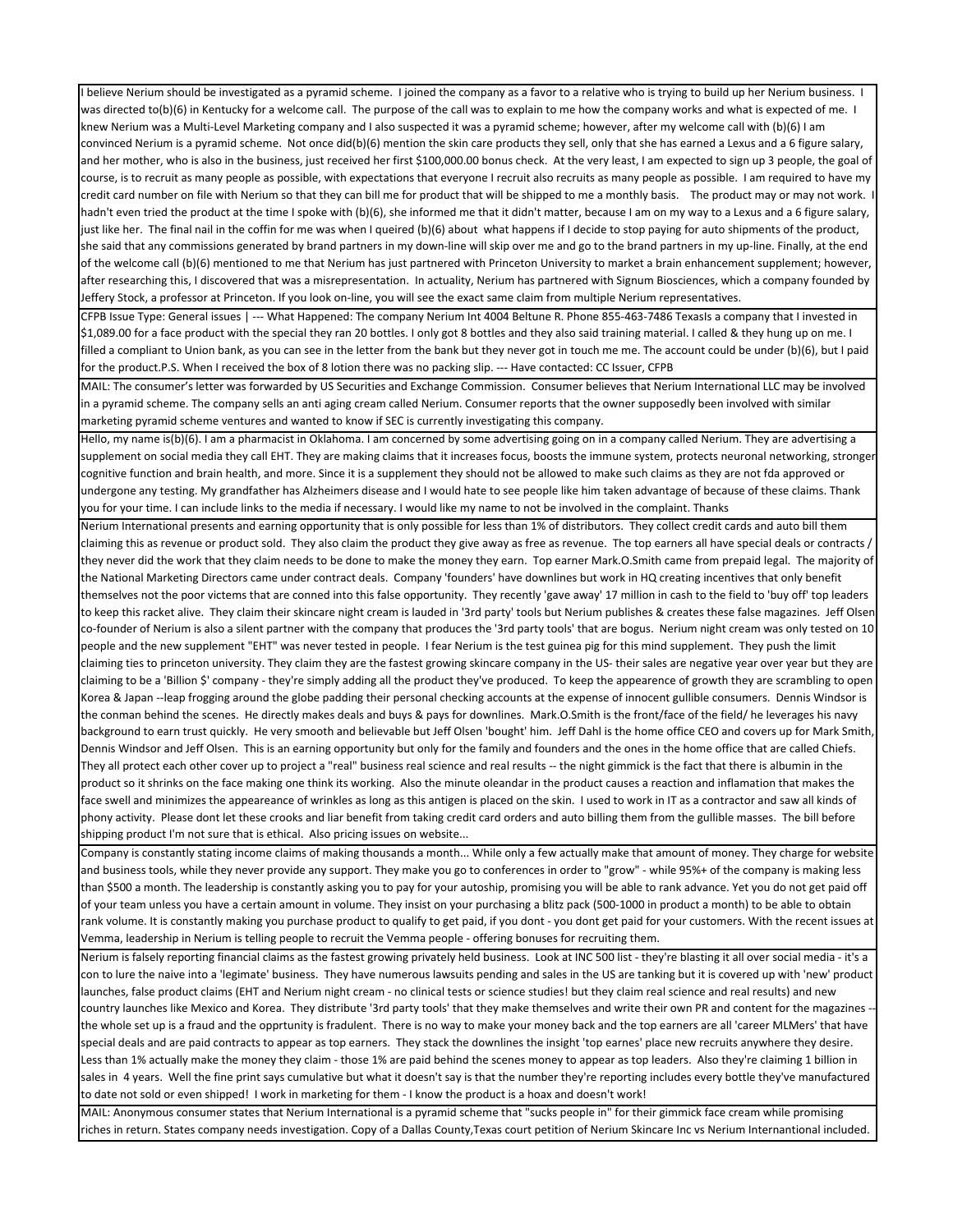Clearly a false product and earning opportunity. Neriumlife.com Describes a lifechaging opportunity. The product night cream has no science behind it but the company claims real science real results. The new ingestible was pitched as a partnership with Princeton University - Princeton has issued a cease and desist to Nerium for false claims. Nerium Biotech is suing Nerium International. Nerium is processing credit cards without shipping product as promised. Korean government denied the product twice. The US business is broke as the founder Dennis Windsor and Mark Smith launched a phony incentive that moved cash flow into top leader's accounts to make it look like top leaders are earning money. No one but the founders and uplines from pre-paid legal are making money. Less then .7% are making 'real' income. The tools that they use to sell are pitched as 'legimate 3rd party tools' They skincare magazines that are sold to distributors are printed by the company itself! No product information only opportunity is pitched. This company matches all the warning signs the FTC states for a pyramid scheme.

NOTE: In addition to the complaint notes immediately below, the Ohio Attorney General's Office provided additional information in fields whose header titles are quoted and follow the complaint notes. --- The consumer wants a refund in the amount of \$978.17. --- Topic Description: Consumer is calling to file a complaint against Nerium. The consumer contracted with the supplier on 04-23-2015 in the amount of \$500.00 for a skin care kit to sell to other consumers. The consumer attempted to cancel the contract with the supplier on 05-23-2015. The consumer sent all of the products back to the supplier. The consumer was informed by the supplier that she would receive a full refund within 10 business of the return of the products. The consumer received another shipment of product in the meantime and was charged an additional \$182.17. The consumer was additional charged for a website that she never knew she had in the amount of \$32.00. The consumer could only stop the charges by changing her bank account information. No Atty

I help my mother pay her bills and watch over her. My former sister in law, (b)(6) scammed her to purchase this Nerium product for 181.00 a month. My mother is 78 and doesn't need miracle cure creams and gels. My mother gets 1050 a month in SS and has to pay her rent, car insurance, gas and electric and other bills, i then help her and send her some money every month. I want to cancel this order but am getting no where. They are taking 181.00 out of my moms Wells Fargo account, i want this to stop.

The consumer has a complaint against a shop at home product, Nerium International. The consumer has ordered one product, and it was not working for her. She canceled the order. They have debited her checking account for an order she did not authorize. She received the merchandise and returned the merchandise as requested and instructed. They are not refunding her money promptly.

Nerium rep making a fraudulent health claim: (b)(6)3 hrs ·Parents of any high impact sport players.... contact me for EHT brain health support supplement. Get help for your kids; CTE is frightening and a real health threat! I make my 13 year old son take it.www.(b)(6).nerium.com25-Year-Old Former College Football Player Diagnosed With CTEThe athlete started playing American football at age

six.m.huffpost.comLikeLikeLoveHahaWowSadAngryCommentShare"

This is an anti aging cream. I originally heard about through word of mouth at different shopping locations, but I was not convinced until my sister told me how well it was working on her. My sister claimed that she was recruited to sell this product and by doing so she will earn her very own at no cost. She advised me to do the same but since it seemed to be working on her I just decided to try it due to the 30 days money back guarantee. I purchased a lcomplete kit that total \$184 with shipping and handling. After using it for a couple of weeks I noticed my face breaking out dramatically and decided that it did not work for me. I contacted my sister to ask her how I can go about returning it. She provided the costumer service phone number who I called in order to received return procedures instructions. I returned it with delivery confirmation. After waiting several weeks without any refund I again contacted my sister who assisted me by conferencing a phone call with this company, During the call the representative told me that I was not entitled to a refund because It was purchased through my sister and not my self directly therefore the risk free trail does not apply when I asked why didn't I get the items back since I was not issued a refund he could not provided me with a straight answer. At this time I have nor the product or my money, Other-Other Update Tonight I attended an informational session and marketing event for Nerium International. A dear friend invited me to a ladies evening but I was unaware that it would become a sales pitch, which did not bother me because I support and care for my friend. After playing the Nerium sales video, their local Marketing Director made a verbal presentaiton to the group. During this presentation he verbally shared that the new product by Nerium, the EHT Agedefying Supplement, had recently helped a consumer of his. He reported that this supplement had helped a consumer with her child who was diagnosed with autism. Understanding the condition and its effective treatments, this immediately raised a red flag for me. The Marketing Director seemed to be utilizing this story to make claims that this supplement would be helpful in treating the symptoms of "uncontrollable behaviors" in a child of one of his consumers. Over the past 10 years, I've worked with children and adults diagnosed with autism and their family members who are categorized both legally and ethically as a vulnerable population. The verbal claims made by this representative of the company could be misleading and a false claim to those who are vulnerable to trying to help their children or loved one succeed and do not need to be victims of misinformation about a product that has no reports of being tested with individuals with this medical condition. I vehemently disagree with the inference or direct claims that this product can or should be used to help children or individuals with autism. I hope that the FTC is able to take action to inform this company of these false claims and allow them to understand the potential harm (in money spent and false hope given) they can be doing to this very special population. Thank you.

Nerium International made a reoccurring charge to my credit card without my consent. They shipped a product I did not request and wouldn't refund. RE: Order number (b)(6). I did not authorize any reoccurring billing charges or additional purchases of their Age-Defying Night Creme. Yet, I was billed \$94.19 for an additional tube of this creme (sent to my home) that I did not consent to. I contacted their customer service and requested that a return label be sent to me so that I could return the product. They did not agree to do this or promptly provide me a credit for their error. I spoke to an agent named Eliah and a supervisor named Luis Levin, neither or which provided me with the resolution I am seeking. I am requesting that I credited a total of \$94.19 and that the company NEVER bills me again or sends me any additional products whatsoever.